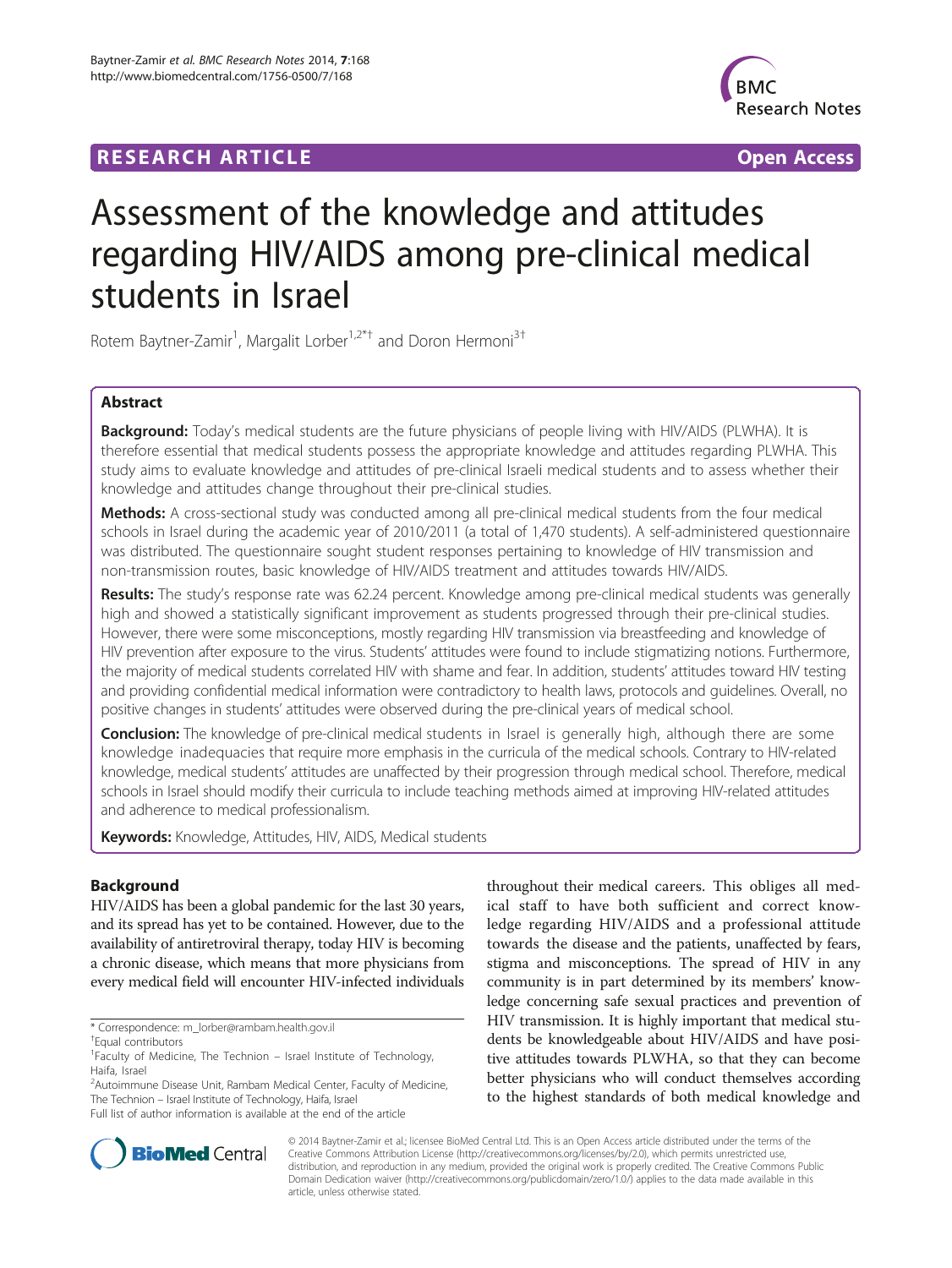medical professionalism. A better understanding of the students' prior knowledge and attitudes towards HIV/ AIDS will serve as a tool to create better educational programs dealing with stigma and encouraging empathy towards patients.

HIV content is taught in Israeli medical schools and includes similar content in all four schools. However, the medical schools curricula focuses mainly on matters such as the pathogenesis of HIV infection and the affects it has on its host, in courses like virology, cell biology, immunology etc. In all four medical schools, there are only 3–4 hours each pre-clinical year dedicated to subjects such as ethics and medical legal issues. To our knowledge there are no specific programs in any of the four schools dedicated to addressing and dealing with stigma toward specific patient populations.

Few studies on knowledge and attitudes regarding HIV/AIDS have been reported in Israel, and none of them have addressed the question of basic HIV/AIDS knowledge or attitudes towards HIV/AIDS among Israeli medical students. Therefore, the aim of this study was to evaluate the knowledge and attitudes of pre-clinical medical students in Israel towards HIV/AIDS, and to determine whether there is a change in knowledge or attitudes throughout the three pre-clinical years of medical school.

### Research questions

This study will attempt to answer the following questions: 1) What is the HIV/AIDS knowledge among preclinical medical students? 2) What are the current attitudes regarding PLWHA among pre-clinical medical students in Israel? 3) Is there a change in knowledge and attitudes throughout the three pre-clinical years of medical school?

### Methods

### Study design and setting

The study conducted was a questionnaire-based, crosssectional study designed to assess knowledge and attitudes regarding HIV/AIDS among pre-clinical medical students in Israel. The study was carried out between November 2010 and January 2011 at all four medical schools that existed in Israel at the time (there are now five medical schools in Israel).

Medicine in Israel is taught over six academic years–– the first three years are pre-clinical, while years four to six are clinical––followed by one year of internship. One of the medical schools at the time the study was conducted also had a four-year program, followed by one year of internship, which is intended for students with BA degrees prior to their enrolment in medical school. In the four-year program, the first two years are the preclinical years, which are equivalent to the first, second and third year of the six-year program. For the purpose of this study, the first and second years of the four-year program were considered equivalent to the first and second years of the regular six-year program, respectively. The curriculum is similar in the four-year program and the six-year program, and the content regarding HIV/ AIDS is similar as well.

#### Sample

The study cohort included all medical students in Israel in their pre-clinical years. In the academic year of 2010/ 2011, there were 1,470 medical students in their preclinical years studying in Israel. Nine hundred and fifteen students answered the questionnaire, a total response rate of 62.24%.

#### Instrument

The study instrument was a self-administered questionnaire that was constructed of questions derived from several previously validated questionnaires that were administered as part of relevant previous studies [\[1](#page-11-0)-[5\]](#page-11-0). In order to assess the content validity of the questionnaire, it was assessed by four medical doctors who specialised in the field of infectious diseases, with a specialty in HIV/AIDs. After the content validation of the questionnaire, and performing the necessary changes, a pre-test of the questionnaire was performed in order to assess the questionnaire's reliability. The pre-test was performed one school year prior to the execution of the study, and included 41 third-year medical students attending The Technion – Israel Institute of Technology's medical school, who would not be considered part of the study group at the time the study would be conducted. The internal validity (alpha Cronbach) of the questionnaire was 0.875.

The validated questionnaire consisted of four parts: socio-demographic information; background of previous exposure to information regarding HIV/AIDS and to HIV-positive individuals; knowledge and attitudes (see Additional file [1](#page-10-0) for the complete questionnaire).

HIV/AIDS knowledge was measured with a 17-item set of questions covering knowledge of transmission and non-transmission routes of HIV and basic knowledge of HIV/AIDS treatment (treatment for prevention of HIV infection after exposure and for prolonging life expectancy in HIV-positive individuals). Participants could reply using one of three possible responses to each statement in the knowledge portion: 'yes', 'no' or 'don't know'. The attitudes portion of the questionnaire consisted of 33 items that were measured on a four-point Likert-type scale ranging from 1 (strongly agree) to 4 (strongly disagree). The 33 items regarding attitudes were divided into five categories: 1) desire for knowledge regarding HIV/ AIDS; 2) general stigma towards HIV/AIDS; 3) medicine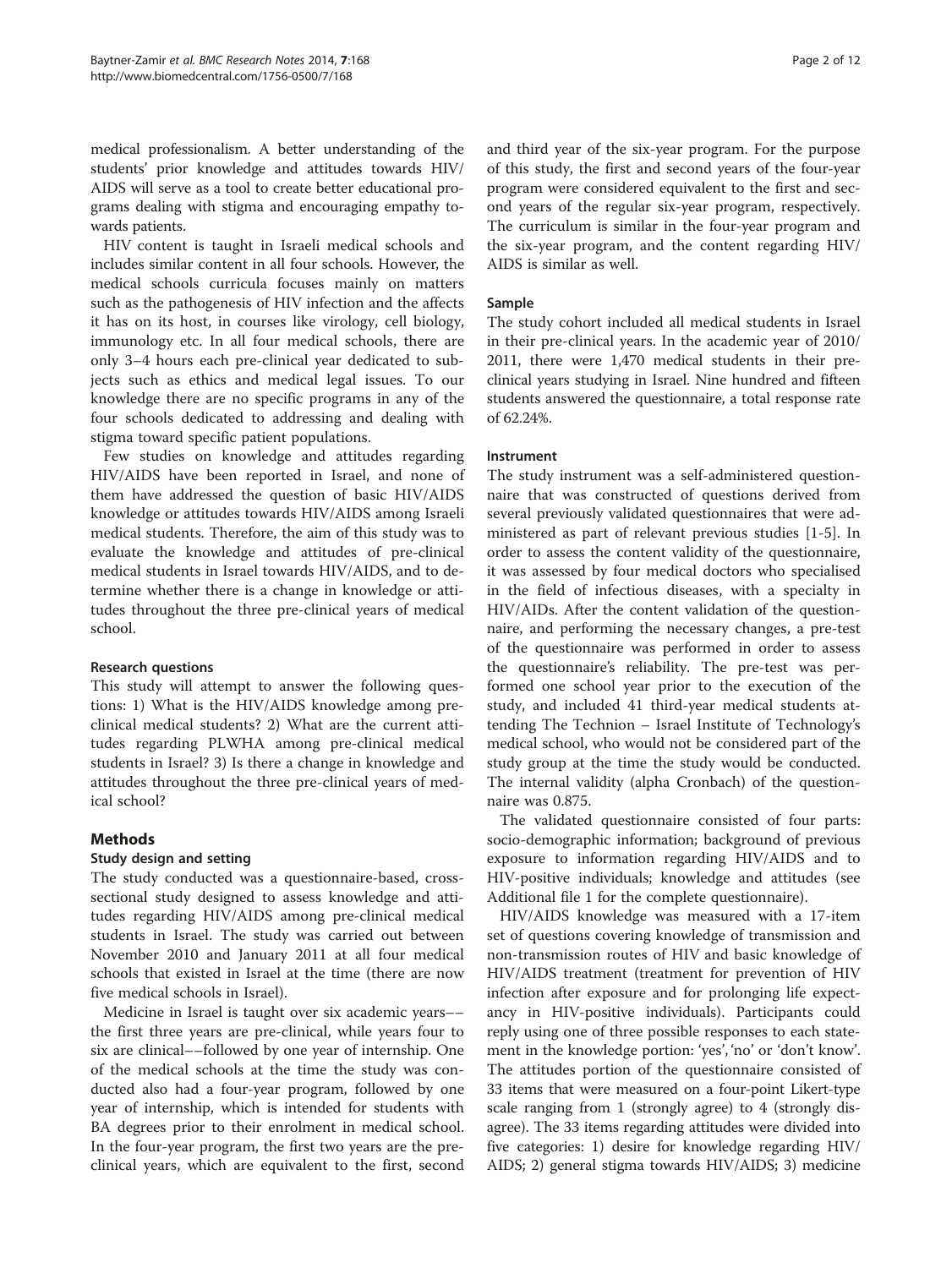and stigma towards HIV/AIDS; 4) emotions and fears regarding HIV/AIDS; and 5) HIV/AIDS-related medical protocol.

The questions were translated from English to Hebrew and translated back into English by a certified translator. Modifications were made to adjust the questionnaire to the study population (i.e., pre-clinical medical students in Israel).

#### Statistical analysis

All the data from the questionnaires was entered into Microsoft Excel® and later downloaded to SPSS® for Windows release 19 (SPSS Inc., Chicago, IL, USA) for statistical analysis.

To compare continuous variables either t-tests or ANOVA were used, while Pearson's Chi-square was used to analyse categorical variables. A p-value < 0.05 was considered as statistically significant.

### Ethics

Permission to conduct the study was obtained from The Technion – Israel Institute of Technology, the Bruce and Ruth Rappaport Faculty of Medicine MD Thesis Committee (each medical school has its own committee, which follows guidelines created by the Israeli Ministry of Health). The MD Thesis Committee approved the research proposal and ethics of the study.

The questionnaires were distributed by the same researcher in all four medical schools following a short explanation regarding the purpose of the study. The questionnaires were anonymous, and participation in the study was completely voluntary, with students having the option of declining to answer the questionnaire. Students who decided to answer the questionnaire were

considered as having given their consent to participate in the study.

#### Results

The mean age of the study population was 23.6 years (range 17–36). The demographics of the four medical schools according to gender, ethnicity and year are presented in Table 1.

## Knowledge

#### Sources of HIV/AIDS information

Participants were allowed to select more than one option. The most common sources were newspapers (80.3%), TV/ radio (77.7%) and publications such as ads and flyers on the subject (63.5%). Medical literature was a less popular source (40.9%), along with teachers (38.3%), doctors (38.1%), books and magazines (32.3% and 30.5% respectively). The least common sources of HIV/AIDS information were friends and parents (29.7% and 20.5% respectively); 9.1% of the responders reported other forms of HIV/AIDS information, mostly noting the Internet.

#### Exposure to information about HIV/AIDS and PLWHA

Exposure to information about HIV/AIDS during medical school statistically increased from year to year: 15.8%, 75.7% and 93.1%, from first, second to third year respectively ( $n = 906$ ,  $p < 0.001$ ). Only 5.1% of students stated they had met or spoken with PLWHA during medical school.

#### The most common cause of HIV transmission in Israel

Intravenous drug users (IDUs) were selected as the most common cause of HIV transmission in Israel by the students (40.9%). The second most common cause was

| Variable      | The Technion - Israel Institute<br>of Technology (n=200) | <b>Tel Aviv University</b><br>$(n=289)$ | The Hebrew University<br>of Jerusalem (n=276) | <b>Ben-Gurion University</b><br>of the Negev (n=150) | Total<br>$(n=915)$ |
|---------------|----------------------------------------------------------|-----------------------------------------|-----------------------------------------------|------------------------------------------------------|--------------------|
| Gender:       |                                                          |                                         |                                               |                                                      |                    |
| % Male        | 44.5                                                     | 36                                      | 47.1                                          | 49.3                                                 | 43.4               |
| % Female      | 54.5                                                     | 63.7                                    | 52.9                                          | 50.7                                                 | 56.3               |
| % NA          |                                                          | 0.3                                     | $\mathbf 0$                                   | $\mathbf{0}$                                         | 0.3                |
| Ethnicity:    |                                                          |                                         |                                               |                                                      |                    |
| % Jewish      | 67.5                                                     | 86.2                                    | 89.9                                          | 91.3                                                 | 84                 |
| % Non-Jewish  | 32                                                       | 13.8                                    | 9.8                                           | 8.7                                                  | 15.8               |
| % NA          | 0.5                                                      | $\mathbf{0}$                            | 0.3                                           | $\mathbf{0}$                                         | 0.2                |
| Year:         |                                                          |                                         |                                               |                                                      |                    |
| % First year  | 36.5                                                     | 40.83                                   | 45.29                                         | 36.66                                                | 40.5               |
| % Second year | 37                                                       | 36.33                                   | 31.88                                         | 28.67                                                | 33.9               |
| % Third year  | 26.5                                                     | 22.84                                   | 22.83                                         | 34.67                                                | 25.6               |

The percentage is calculated from the total number of medical students in years1–3 at each university.

NA represents students who did not answer the specific question.

Non-Jewish includes all the students who declared themselves to be Muslim, Christian, Druze, Bedouin or Other (8%, 5.2%, 1.5%, 0.4%, and 0.5% respectively).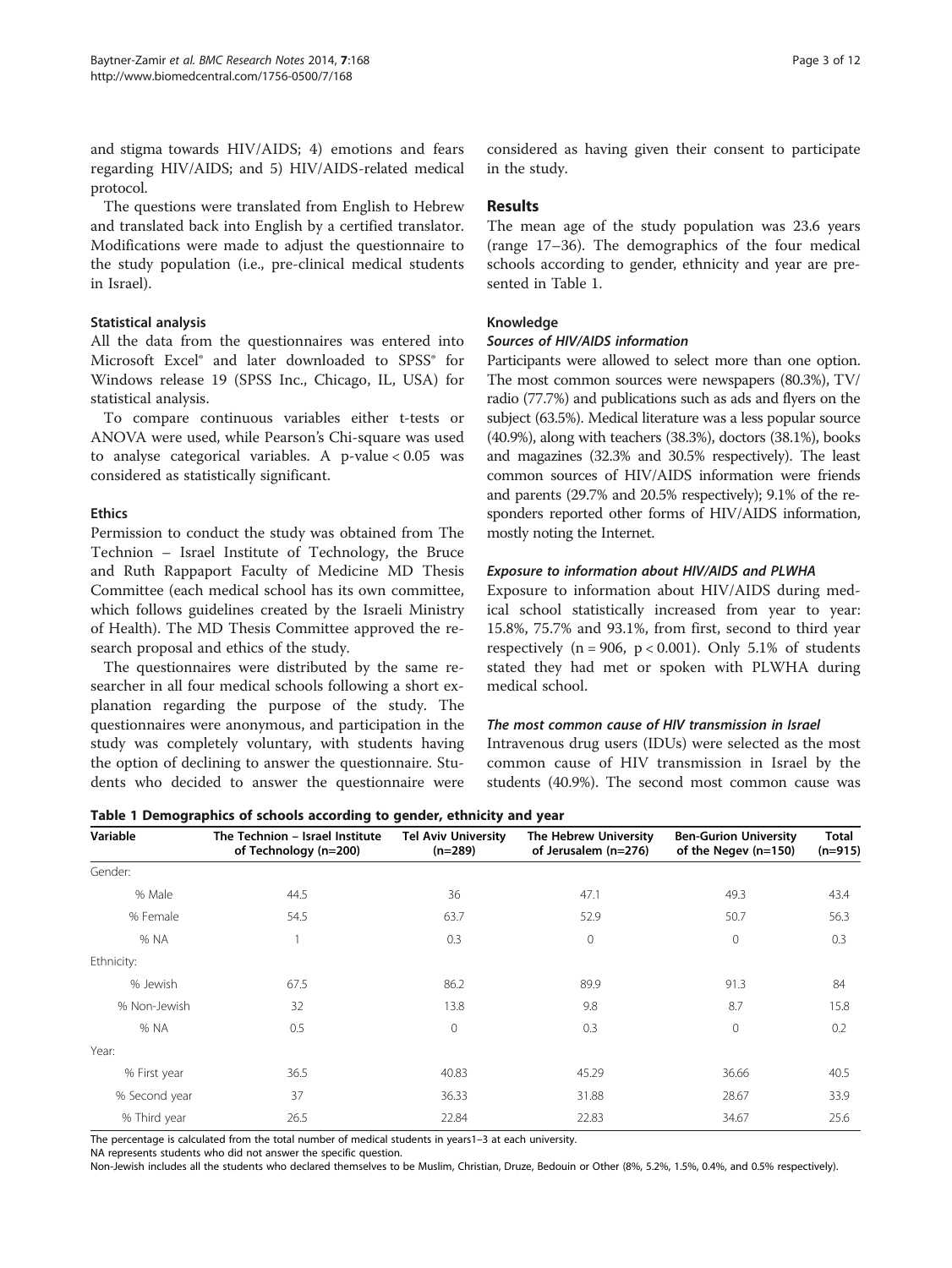heterosexual relations (25.5%) and the third was men who have sex with men (MSM) (19.1%).

Figure 1 demonstrates the most common cause for contracting HIV in Israel by medical year. When comparing the three medical years, a statistically significant decline  $(p = 0.002)$  was found from first, second, to third year in the percentage of students who thought CSW was the most common cause of HIV infection in Israel (13.7%, 11.6% and 4.3% respectively). Findings showed that 16.5% of first-, 14.9% of second- and 28.5% of thirdyear students thought MSM was the most common cause of HIV in Israel  $(p < 0.001)$ . IDU was chosen as the most common cause of HIV in Israel by all three medical years: 36% of first-year, 45.5% of second-year and 42.5% of third-year students ( $p = 0.349$ ). There was a non-statistically significant decline  $(p = 0.325)$  from first to third year in the percentage of students who regarded heterosexual relations (28.3%, 23.9% and 23.2% respectively) as the most common cause for contracting HIV in Israel.

## HIV/AIDS knowledge of transmission, non-transmission and basic treatment

Table [2](#page-4-0) shows the percentage of students who correctly answered knowledge questions regarding routes of HIV/ AIDS transmission, non-transmission and basic knowledge of HIV/AIDS treatment. Knowledge of HIV transmission and non-transmission routes was generally high; more than 80% of students knew the correct answer to most questions. However, only 36.6% of students knew HIV could be transmitted from mother to child via breast feeding. Knowledge of the non-transmission routes via saliva and mosquito bites was lower than expected, 75.2% and 72.8%, respectively. Students' basic knowledge of HIV treatment showed substantial misconceptions with respect to the possibility of preventing HIV infection after exposure. More than 40% of students did not know that HIV infection can be prevented after unprotected sexual intercourse or after a prick from an infected needle. More than 50% of students did not know that prevention of HIV transmission from mother to child during pregnancy and labour was possible.

Table [3](#page-5-0) shows the percentages of correct responses to knowledge items by medical school year. When comparing between the medical years, knowledge of the non-transmission route by mosquito bites statistically improved  $(p < 0.001)$  from first, second to third year (69.8%, 72.6% and 77.7%, respectively). A statistically significant improvement was found in all four items of basic knowledge of HIV/AIDS treatment. However, knowledge of HIV infection prevention was unsatisfactory, ranging from 58% to 70% among thirdyear medical students.

#### Attitudes

#### Desire for knowledge regarding HIV/AIDS

Most of the participants (94.8%) stated that they would like to know more about HIV/AIDS. In addition, the majority of students (59.1%) felt they did not acquire enough information from their professional education in order to work safely with PLWHA.

When comparing among the three medical years, no significant differences were found regarding students' desire for knowledge or their feelings of preparedness for safe professional contact with PLWHA.

### General stigma regarding HIV/AIDS

The students' answers to several of the questions regarding general HIV/AIDS stigma are presented in Figure [2](#page-5-0). Almost all the participants in the study disagreed with blatant stigmatizing statements such as 'only MSM can contract HIV' (98.8%), 'people who have HIV/AIDS get what they deserve' (98.7%), and 'people with AIDS should be quarantined' (98%). A positive finding was that nearly

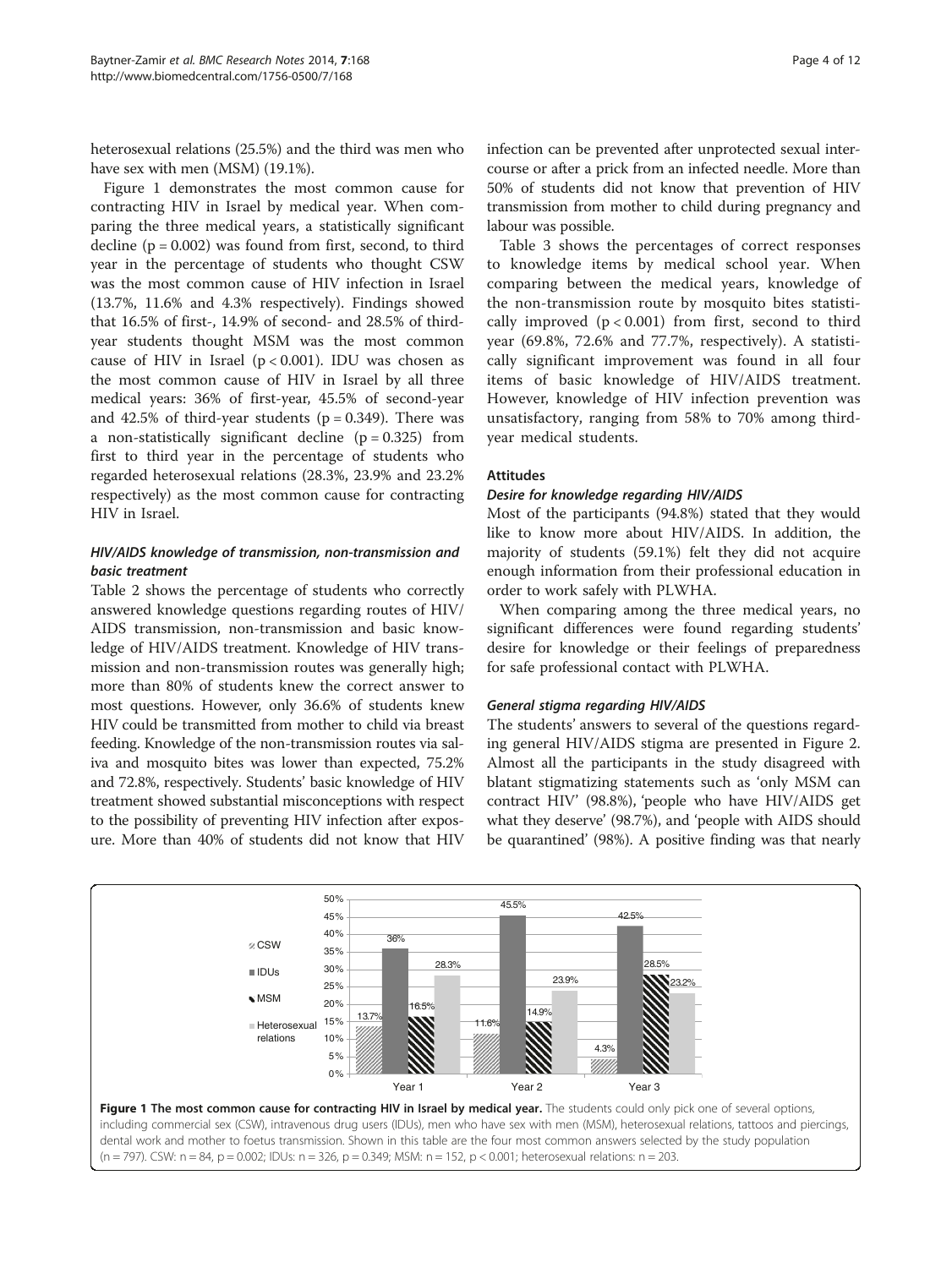| Knowledge items                                                                                      | % of students who answered correctly |  |  |
|------------------------------------------------------------------------------------------------------|--------------------------------------|--|--|
| Routes of transmission                                                                               |                                      |  |  |
| Sexual contact ( $n = 915$ )                                                                         | 100                                  |  |  |
| Contaminated needles & syringes ( $n = 914$ )                                                        | 99                                   |  |  |
| Blood transfusion ( $n = 911$ )                                                                      | 94.2                                 |  |  |
| From mother to child during pregnancy & labor ( $n = 905$ )                                          | 91.9                                 |  |  |
| Tattoos and piercings ( $n = 906$ )                                                                  | 81.6                                 |  |  |
| From mother to child during breastfeeding ( $n = 908$ )                                              | 36.6                                 |  |  |
| Routes of non-transmission                                                                           |                                      |  |  |
| Hand shaking ( $n = 908$ )                                                                           | 99.3                                 |  |  |
| Hugging ( $n = 906$ )                                                                                | 99.1                                 |  |  |
| Sharing utensils with someone who has HIV/AIDS ( $n = 907$ )                                         | 89.6                                 |  |  |
| Using the same toilet as someone who has HIV/AIDS ( $n = 908$ )                                      | 88.9                                 |  |  |
| Saliva from someone who has HIV/AIDS ( $n = 892$ )                                                   | 75.2                                 |  |  |
| Mosquito bites ( $n = 904$ )                                                                         | 72.8                                 |  |  |
| Basic knowledge of HIV/AIDS treatment                                                                |                                      |  |  |
| HIV treatment prolongs the life expectancy of HIV-positive patients ( $n = 908$ )                    | 93.5                                 |  |  |
| HIV treatment decreases the chances of infection after unprotected sexual intercourse ( $n = 904$ )  | 57.9                                 |  |  |
| HIV treatment decreases the chances of infection after a prick from an infected needle ( $n = 903$ ) | 53.6                                 |  |  |
| HIV transmission from mother to child during pregnancy & labour can be prevented ( $n = 907$ )       | 46.2                                 |  |  |

<span id="page-4-0"></span>

|                      |  | Table 2 Frequency and percentages of knowledge regarding routes of HIV/AIDS transmission, non-transmission and |  |
|----------------------|--|----------------------------------------------------------------------------------------------------------------|--|
| <b>HIV treatment</b> |  |                                                                                                                |  |

The percentage represents the number of students who answered correctly out of all the students who answered the particular question (n). Students who did not answer a question were considered absent from the statistic regarding that particular question. The selection of 'don't know' as an answer was considered as a wrong answer.

The percentage represents the number of students who answered correctly out of all the students who answered the particular question (n). Students who did not answer a question were considered absent from the statistic regarding that particular question. The selection of 'don't know' as an answer was considered as a wrong answer.

90% of students stated they would have a friendship with an HIV-infected person. About 46% of students thought there should be routine screening of immigrants for HIV, while 17.9% of students felt that sexual relations should be prohibited for those with HIV/AIDS. Results showed that 15% of participants found it difficult to sympathise with PLWHA, whom they viewed as having exposed themselves and society to HIV/AIDS.

When comparing among the three medical years, all items in Figure [2](#page-5-0) except for one had no statistically significant differences. Study findings demonstrated a statistically significant decline  $(p = 0.001)$  from first  $(22.7\%)$ , second (17.4%) to third year (10.8%) in the percentage of the students who stated that 'sexual relations should be prohibited for those with HIV/AIDS'.

#### Medicine and stigma regarding HIV/AIDS

The results of the attitudes items regarding medicine and stigma towards HIV/AIDS are presented in Figure [3](#page-6-0). Findings show the presence of stigmatizing attitudes towards PLWHA among medical students, which range from a tenth up to approximately a third of participants. Nearly 30% of participants felt that other students should

be notified if one of the students was HIV positive. Nearly a quarter of students stated they believed they had the right to refuse to treat PLWHA, however, only 4.1% stated that they would actually refuse to treat PLWHA. More than a fifth of the students believed that doctors had the right to refuse to treat PLWHA. In addition, more than a fifth of participants stated they had no wish to work with PLWHA. More than 20% of participants stated they would prefer not to care for PLWHA if given the choice. More than 16% thought HIV-positive students should be kept out of medical school, and that an HIV-positive physician should not be allowed to work, even with the appropriate precautions. More than 10% of students stated that the possibility of working with PLWHA would play a role in their choosing a medical specialty.

When comparing among students from the three medical years, only one of the items in Figure [3](#page-6-0) showed a statistically significant change. A statistically significant difference was found regarding the statement that 'if given a choice, I would prefer not to treat PLWHA': 20.4%, 16.8% and 26% of first-, second- and third-year students respectively agreed with this statement ( $p = 0.036$ ).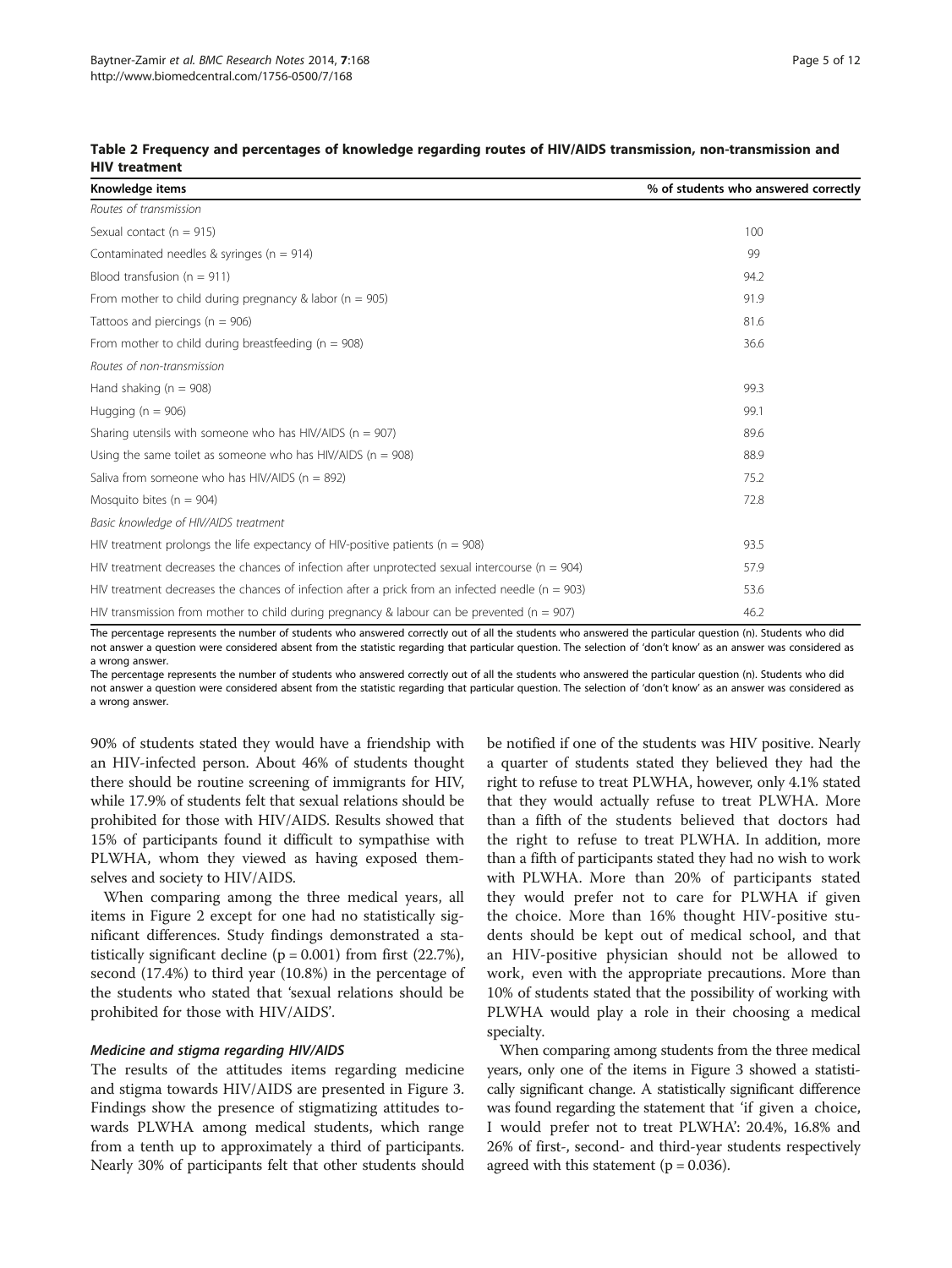| Knowledge items                                                                                        | First year % | Second year % | Third year % | P value |
|--------------------------------------------------------------------------------------------------------|--------------|---------------|--------------|---------|
| Routes of transmission                                                                                 |              |               |              |         |
| Sexual contact ( $n = 915$ )                                                                           | 100          | 100           | 100          |         |
| Contaminated needles & syringes ( $n = 914$ )                                                          | 98.9         | 98.7          | 99.6         | 0.397   |
| Blood transfusion $(n = 911)$                                                                          | 94.6         | 91.6          | 97           | 0.54    |
| From mother to child during pregnancy & labour ( $n = 905$ )                                           | 91           | 91.5          | 94           | 0.577   |
| Tattoos and piercings ( $n = 906$ )                                                                    | 80.4         | 82            | 82.8         | 0.781   |
| From mother to child during breastfeeding ( $n = 908$ )                                                | 36.3         | 33.8          | 40.6         | 0.498   |
| Routes of non-transmission                                                                             |              |               |              |         |
| Hand shaking ( $n = 908$ )                                                                             | 99.2         | 99.4          | 99.6         | 0.5     |
| Hugging ( $n = 906$ )                                                                                  | 99.2         | 99            | 99.1         | 0.978   |
| Sharing utensils with someone who has HIV/AIDS ( $n = 907$ )                                           | 87.7         | 90.9          | 91           | 0.219   |
| Using the same toilet as someone who has HIV/AIDS ( $n = 908$ )                                        | 86.9         | 89.6          | 91           | 0.489   |
| Saliva from someone who has HIV/AIDS ( $n = 892$ )                                                     | 73.6         | 74.8          | 78.3         | 0.681   |
| Mosquito bites ( $n = 904$ )                                                                           | 69.8         | 72.6          | 77.7         | < 0.001 |
| Basic knowledge of HIV/AIDS treatment                                                                  |              |               |              |         |
| HIV treatment prolongs the life expectancy of HIV-positive patients<br>$(n = 908)$                     | 89.4         | 94.1          | 99.1         | < 0.001 |
| HIV treatment decreases the chances of infection after unprotected<br>sexual intercourse ( $n = 904$ ) | 50           | 57.7          | 70.4         | < 0.001 |
| HIV treatment decreases the chances of infection after a prick from an<br>infected needle $(n = 903)$  | 44.3         | 53.4          | 68.5         | < 0.001 |
| HIV transmission from mother to child during pregnancy & labour can<br>be prevented $(n = 907)$        | 38.6         | 46.4          | 57.9         | < 0.001 |

#### <span id="page-5-0"></span>Table 3 Percentages of correct responses to knowledge items by medical school year

The percentage represents the number of students who answered correctly out of all the students who answered the particular question (n). Students who did not answer a question were considered absent from the statistic regarding that particular question. The selection of 'don't know' as an answer was considered as a wrong answer.



(light grey) out of all the students who answered the particular question (n). Students who did not answer a question were considered absent from the statistic regarding that particular question. Students who stated they 'strongly agree' or 'agree' with a statement are shown as 'agree' (dark grey), and students who stated they 'strongly disagree' or 'disagree' with a statement are shown as 'disagree' (light grey).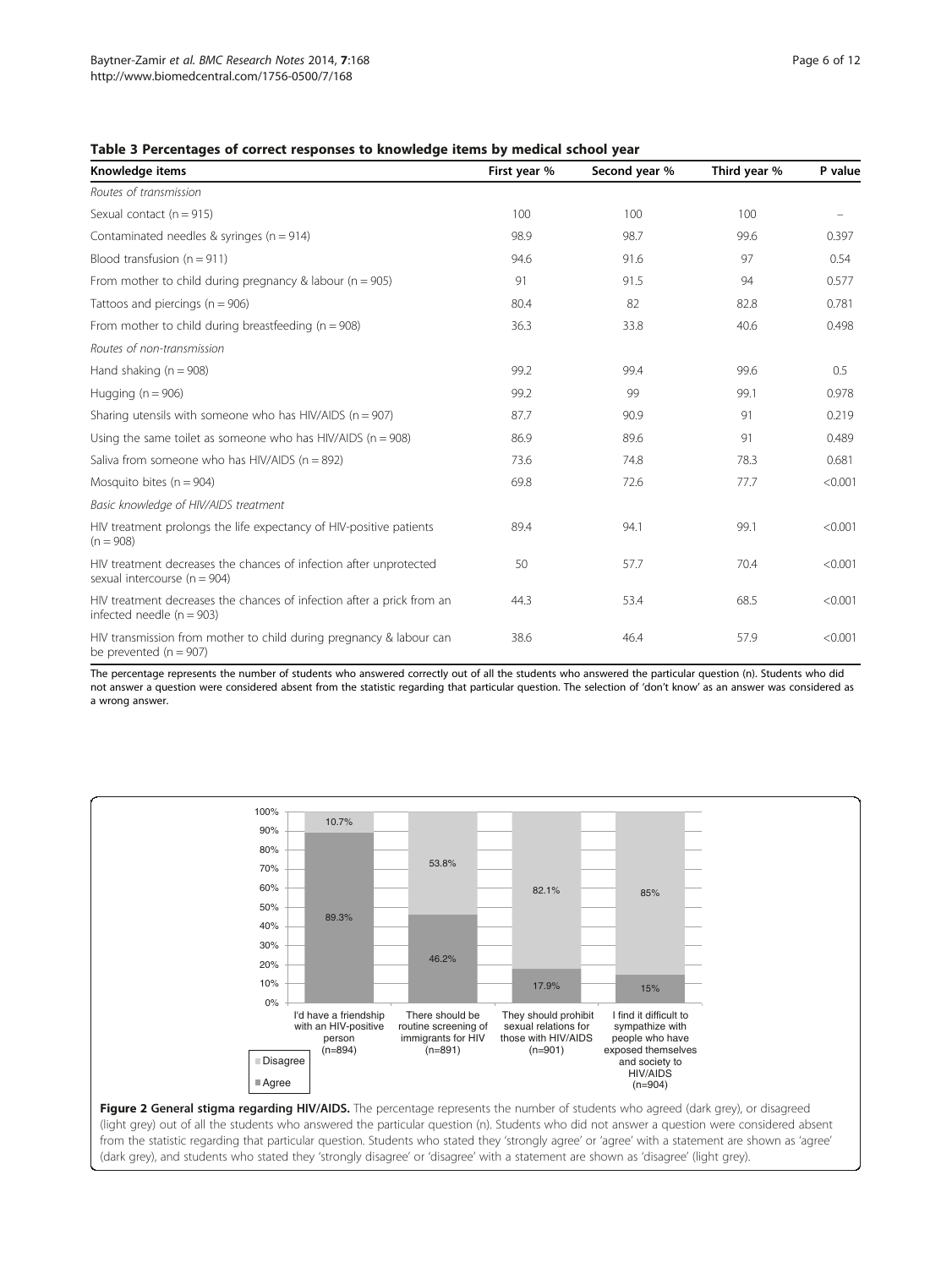<span id="page-6-0"></span>

### Fears and emotions regarding HIV/AIDS

Participants' answers to items regarding fears and emotions toward HIV/AIDS are presented in Figure 4. Findings show that participants strongly view HIV/AIDS as a condition to be ashamed of, with the majority of students (75.3%) stating that they would feel ashamed if they were HIV positive. In addition, the majority of students (57.4%) stated they would feel anxious if, as interns, they had to care for PLWHA. About 50% of students were concerned that working with PLWHA might endanger their health. More than 40% of students stated that as interns they would feel reluctant to treat PLWHA. More than a third of participants believed that many of the health-care workers in Israel were at high risk of acquiring HIV at work; 26.6% were concerned that in the future it would be found that HIV infection could be transmitted in ways now thought to be safe.

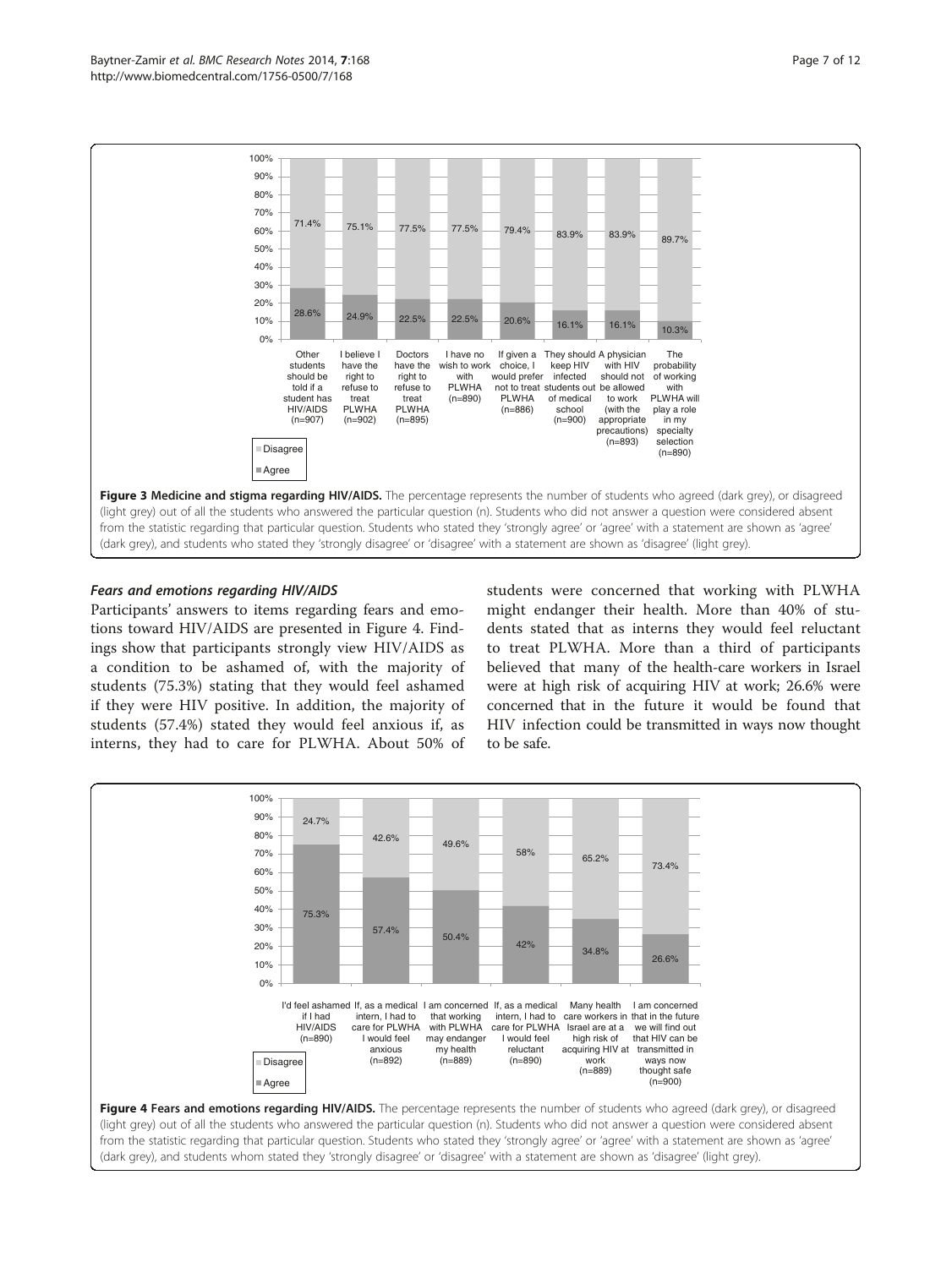When comparing the three medical years, no statistically significant changes were found in students attitudes concerning fears and emotions towards HIV/AIDS.

#### HIV/AIDS-related medical protocol

Results of the attitudes section concerning HIV/AIDSrelated medical protocol are presented in Figure 5. More than 80% of medical students thought all physicians should be HIV tested and that health-care workers had the right to know their patients' HIV status. Close to 80% stated they would warn other medical staff about a patient's HIV status against that patient's wishes and that they would inform the sexual partner of an HIV-positive person against the patient's wishes. More than 40% agreed that all patients admitted to the hospital should be tested for HIV and more than 40% believed patients had the right to know the HIV status of their physicians.

When comparing among medical years, findings showed statistically significant differences regarding two of the items presented in Figure 5. A statistically significant increase was found from first, second to third year, 78.7%, 80.9% and 87% respectively ( $p = 0.039$ ), in the percentage of students who thought health-care workers had the right to know the HIV serostatus of patients. A statistically significant increase was demonstrated in the percentage of students who stated they would warn other medical staff about a patient's HIV status against that patient's wishes  $(74.4\%, 75.8\% \text{ to } 84.6\% \text{ respectively, p} = 0.011).$ 

### **Discussion**

The purpose of this study was to assess the knowledge and attitudes of pre-clinical medical students towards HIV/AIDS. To our knowledge, this study is novel as no previous study has been performed in Israel that includes a nationwide analysis of pre-clinical medical students' knowledge and attitudes toward HIV/AIDS.

When observing the different sources of HIV information selected by the students, the popular media (such as newspapers, TV and radio) was the most popular choice. This data is in accordance with data shown in previous studies conducted both in Israel and other countries [[2,6-10](#page-11-0)]. Several of these studies encompass the general population and not representatives of the medical professions, including in the study by Feldman and colleagues [[7\]](#page-11-0) of a national sample of young Israeli men and women. One can conclude that pre-clinical medical students gain HIV/AIDS information from the same sources as the general public in Israel. This finding is not surprising since the popular media has always played a prominent role in creating awareness of various health matters, including HIV.

Many of the students who cited other sources of information reported the Internet as one. It is reasonable to assume that if 'the Internet' had been given as an option for a possible source of HIV/AIDS information, it would have been a popular source of information among the medical students given its popularity and availability to the public.

Students' exposure to HIV/AIDS information increased from first year to third year. This correlates with the notion that as students progress through medical school they are exposed to more medical information, including information on the subject of HIV/AIDS.

The incidence of new HIV/AIDS infections in Israel in 2011 was 58 new cases per million, a lower incidence than in most western European and North American countries

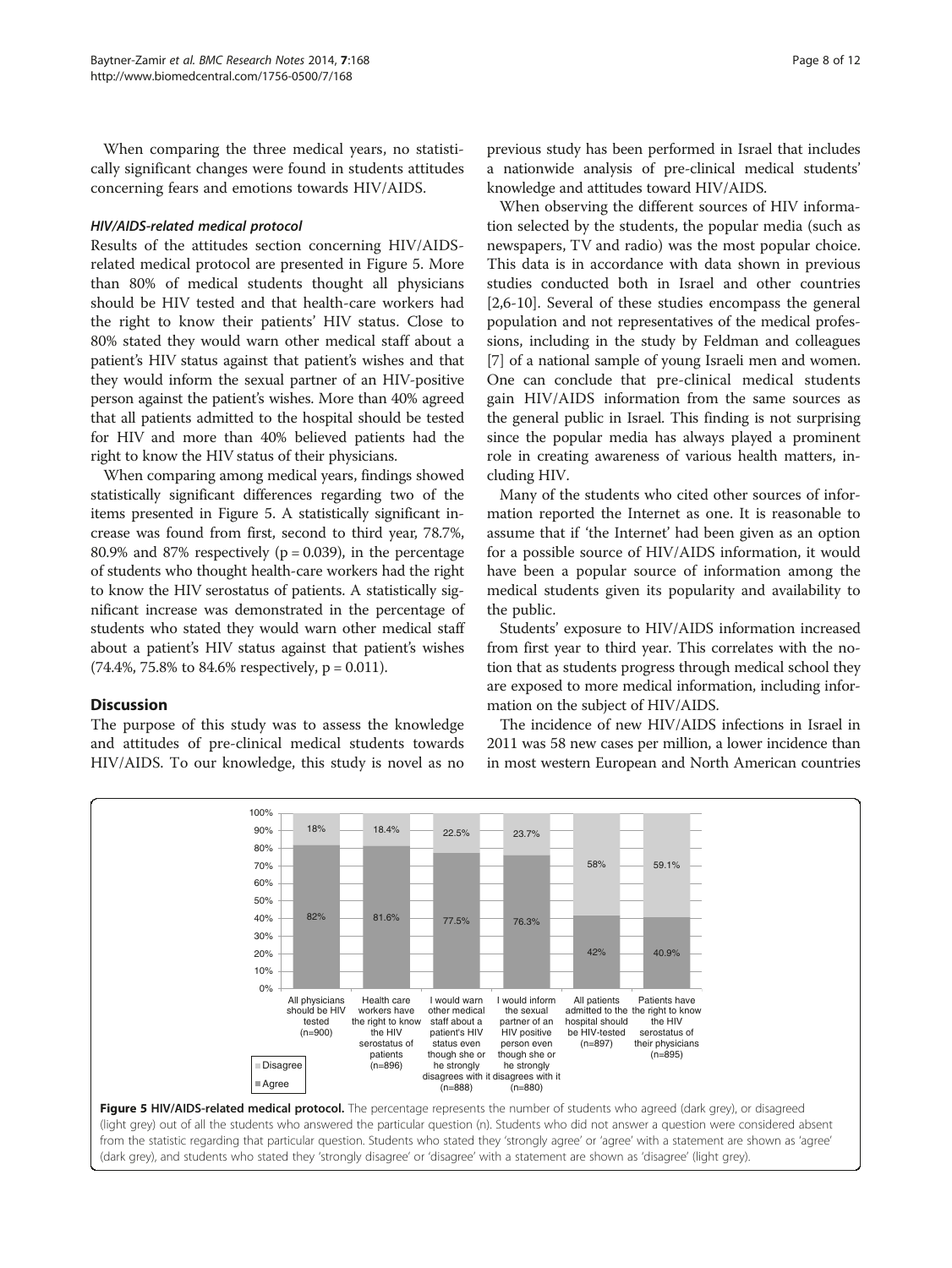[[11](#page-11-0)]. HIV in Israel is influenced mainly by immigration from countries with generalised HIV epidemics such as African countries and the former USSR [\[12\]](#page-11-0). During the period between 1981 and 2011, there was an increase in the number of new HIV/AIDS reported cases via MSM transmission, making it the most common cause for contracting HIV/AIDS in Israel (not including PLWHA originating from countries with a generalised HIV epidemic) [[11](#page-11-0)].

The majority of medical students who participated in this study selected IDU as the most common cause of HIV/AIDS transmission in Israel, followed by heterosexual relations and MSM. The view of IDUs as the leading cause of HIV/AIDS in Israel was unchanged when comparing among the three medical years. These findings are not surprising when considering the well-known stigma towards IDUs and the linkage between IDU and HIV/ AIDS, as demonstrated by various studies [[13-20\]](#page-11-0). Sayles and colleagues [[19](#page-11-0)] used focus groups to explore experiences and perceptions of stigma in a diverse group of women and men living with HIV. Findings showed that PLWHA are seen as 'contaminated' and linked to the stereotypes of promiscuity, drug use and homosexuality.

In a study among Thai nursing students performed by Chan and colleagues [\[20\]](#page-11-0), IDU was found to be the most stigmatizing co-characteristic of HIV/AIDS. They hypothesised that the moral failings represented by HIV/AIDS could be derived from the moral failings represented by IDU. An intrinsic association between IDU and HIV as cause and effect in the minds of medical students might explain our findings. In addition, one might also conclude from our findings that there is a lack of knowledge among medical students regarding the epidemiology of HIV infection in Israel.

The overall knowledge of HIV transmission and nontransmission routes was high among students. However, there were several misconceptions, the most prominent being with regard to transmission via breastfeeding, with only 36.6% knowing that breastfeeding was one of the routes of HIV transmission. Furthermore, this knowledge had not improved throughout the three pre-clinical years. Knowledge of breastfeeding as a transmission route for HIV was even lower in a study among first-year nursing students in Turkey, 12.5%, with knowledge improving to 43.2% after an HIV education program [\[9](#page-11-0)]. In a study among Korean dentists, only 28% knew breast milk is a transmission route for HIV [\[21](#page-11-0)]. Knowledge was less than expected from medical students regarding the nontransmission routes via saliva and mosquito bites, 75.2% and 72.8% respectively. In a study among first year medical students in the city of Madras in India, 86.8% of students knew HIV cannot spread by mosquitoes [\[2](#page-11-0)]. Similar results were also demonstrated in a study by Najem and Okuzu [[22\]](#page-11-0) among first- and second-year

medical students and in a study among fourth-year medical students at Zagreb University. In a study by Chemtob and colleagues among Israeli adults, 34% of participants thought mosquitoes could spread HIV, and 29% thought HIV can be spread via saliva [[23](#page-11-0)].

There were considerable lacunae in the students' basic knowledge of HIV treatment and prevention methods in all but one of the four items, with almost all participants knowing HIV treatment can prolong the life expectancy of PLWHA. However, knowledge regarding prevention of HIV infection was insufficient. Although findings demonstrated a statistically significant improvement in knowledge of HIV prevention, one would expect knowledge of third-year students to reach close to 100%, a fact not demonstrated in this study. This is concerning since fourthyear medical students in Israel start their clinical rotations during which they are exposed to patients.

One can assume that the fact that overall there is improvement in knowledge throughout the pre-clinical years may also imply that the improvement in knowledge continues during the clinical years. Turhan et al. compared the HIV knowledge of first-year students to final-year students from faculties of medicine, dentistry and medical technology vocational training school [\[24](#page-11-0)]. Final-year students were indeed found to have higher levels of knowledge when compared to first-year students. In a study by Chew and Cheong [\[25\]](#page-11-0) at a public university in Malaysia, knowledge scores were significantly higher for clinical compared to pre-clinical medical students.

However, when medical students come into contact with patients, they must already be fully aware of the universal precautions, of proper prevention methods such as post-exposure prophylaxis, and of hospital safety protocols. This important information should be provided to medical students early in their pre-clinical studies and repeated later in order to consolidate the data in the students' minds. Thus, all students beginning their first clinical year will be well versed in these areas. In addition, misperceptions may result in an adverse impact on medical students' willingness to be in close contact with PLWHA, thus interfering with the quality of medical care these patients receive. Najem and Okuzu concluded that misperceptions may result in an adverse impact on the willingness of students to have close contact with PLWHA, which in turn may interfere with high-quality medical care for PLWHA [[22](#page-11-0)].

Findings revealed a universal desire among students to gain further HIV/AIDS knowledge, unchanged through the pre-clinical years. In addition, most of the participants felt their current level of professional education was not sufficient to work safely with PLWHA, a feeling unchanged during the pre-clinical years. In a study among final-year medical and pharmacy students, Ahmed and colleagues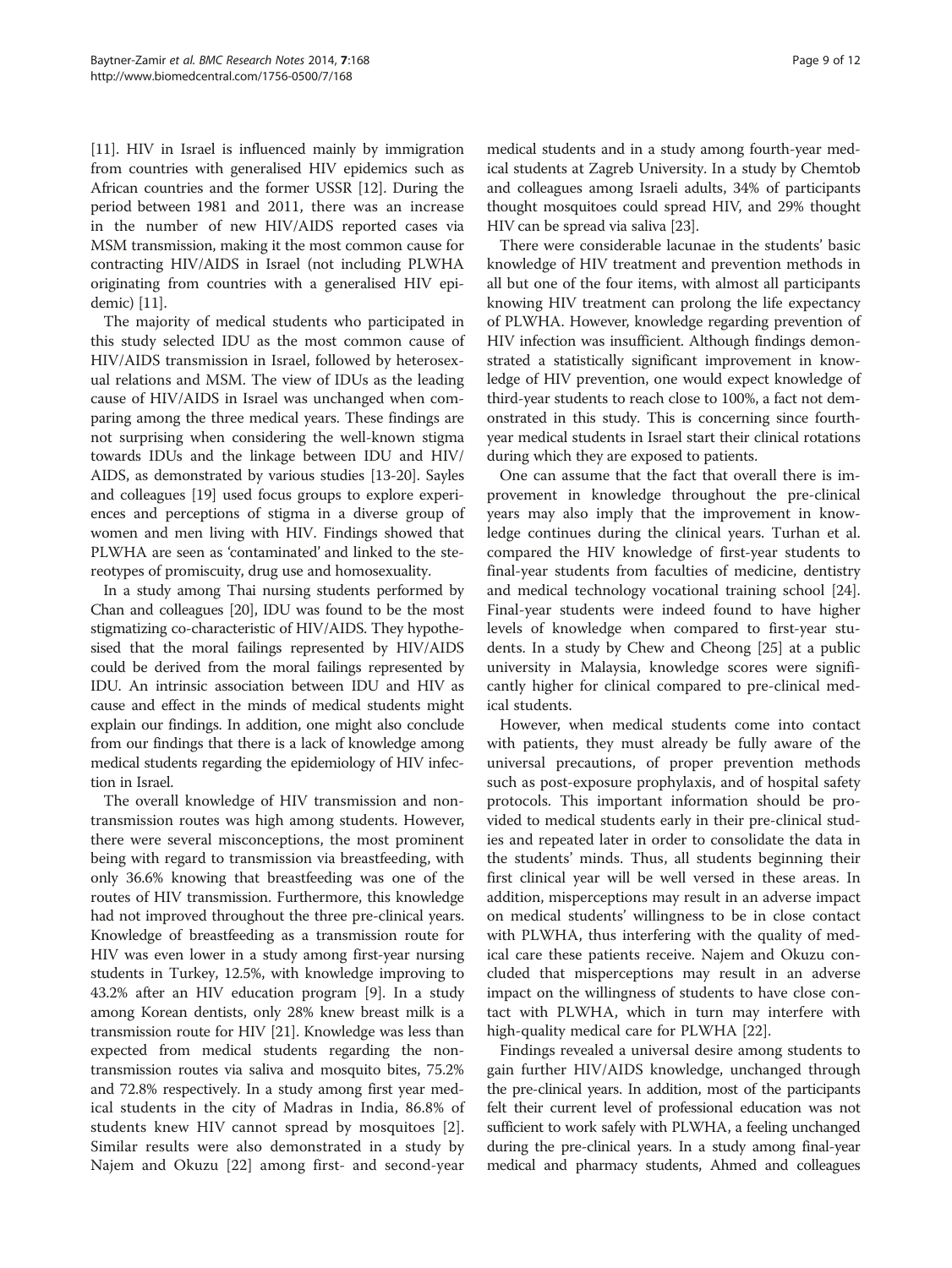found most students showed fear of incompetence in the treatment, care or even counselling of patients [\[26\]](#page-11-0). Students had doubts about the level of competence of their educational training in safely dealing with PLWHA. These findings are similar to those found in studies among medical students in other countries [\[2](#page-11-0)-[4,27](#page-11-0)].

Findings demonstrated that the majority of students have positive attitudes towards PLWHA. However, the presence of stigmatizing attitudes towards PLWHA that were demonstrated in this study cannot be ignored. Close to half of the students believed there should be routine screening of immigrants for HIV. Nearly 18% agreed that PLWHA should be prohibited from having sexual relations. Furthermore, almost a quarter of students believed they had a right to refuse to treat PLWHA. Similarly, a study among second-year medical students found one-third of students believed they had this right [[3](#page-11-0)]. More than a fifth of Israeli students thought doctors had the right to refuse to treat PLWHA, the same outcome as in studies among medical students in England and Croatia [\[4,5\]](#page-11-0).

These results are alarming, since they show an undeniable presence of prejudice among the medical student population. Nearly all stigmatizing attitudes in this study remained unchanged and persisted throughout the preclinical years. Bernstein and colleagues surveyed secondand third-year medical and dental students before and after they completed a year of required clinical training [[28\]](#page-11-0). Findings showed that a substantial minority of students did not acknowledge a responsibility to treat all patients, regardless of their HIV status. Furthermore, these attitudes persisted over time and were hardly influenced by the students' clinical exposure.

The majority of medical students made a strong link between HIV and shame. This concept of HIV as something to be ashamed of can be attributed to the existence of stigmatizing notions towards HIV––the association of HIV with particular groups such as IDUs and CSW, to immoral or promiscuous behaviour [\[13,15,17,20](#page-11-0)], and to a fear of the social rejection that might follow a positive HIV diagnosis. For example, a study among medical students in China concluded that the stigma of IDU and CSW was embedded within being HIV-positive [[18\]](#page-11-0). In a study among HIV-positive adults, individuals were seen as 'contaminated' and linked to the stereotypes of promiscuity, drug use and homosexuality [[19](#page-11-0)].

Study findings showed that medical students have high levels of fear towards HIV/AIDS. Nearly 35% of students felt their future occupation as health-care workers was placing them at a high risk of occupational HIV infection. This perception of risk is highly exaggerated as actual risk is quite small when implementing the proper precautions. In actuality, the risk to health-care workers of occupationally acquiring HIV infection after percutaneous exposure to HIV-infected blood is approximately 0.36% [\[29,30](#page-11-0)]. Nevertheless, concerns and fears regarding the risk of acquiring HIV infection occupationally among medical students, physicians and other health-care professionals are well documented in the medical literature [\[3,9,10,26-28,31-33\]](#page-11-0).

A study among second-year medical students revealed that more than 60% expressed concern that working with PLWHA might be hazardous [\[3](#page-11-0)]. Another study among final-year medical students found that more than 70% showed reservations that working with PLWHA might endanger their health [\[26\]](#page-11-0). Fear of occupational HIV transmission was also prevalent in a study among health-care providers––nearly 40% were afraid of acquiring HIV during the course of their work [[32\]](#page-11-0).

There was no change in the levels of fears or emotions regarding HIV/AIDS during the three medical years. It can be concluded that feelings of fear and the accompanying emotions towards HIV/AIDS are not influenced by the improvement in HIV/AIDS-related knowledge. Previous studies have shown the existence of stigmatizing notions and the persistence of fear towards HIV/ AIDS among medical students in their pre-clinical and clinical years as well, and among those currently working in the medical professions, i.e., doctors, nurses and dentists [[22,24,28,33](#page-11-0)-[38](#page-11-0)]. Evidence of stigmatization against a patient population by those in the medical profession cannot be ignored, for such attitudes affect the way patients are treated, and can impact the quality of care they receive.

A concerning finding was that students showed a nearly complete lack of awareness regarding issues of HIV protocol in Israel. The majority of students thought all physicians should be tested for HIV. Similar results were shown in a study by Mohsin, Nayak and Mandaviya among first- and second-year medical students [[27\]](#page-11-0) and in a study by Ahmed, Hassali, Bukhari and Sulaiman among final-year medical and pharmacy students [\[26](#page-11-0)]. In actuality, the Israeli Health Department's protocols regarding health-care workers and HIV states that there is no justification for performing HIV screening for all health-care workers, and that health-care workers cannot be obligated to be HIV tested [\[39](#page-11-0)].

Findings demonstrated that more than 40% of students felt all patients admitted to the hospital should be tested for HIV with similar trends demonstrated in studies among medical students, pharmacology students and nurses [\[3,25,26,40](#page-11-0)]. In one study, approximately 90% of medical students stated that all patients admitted to the hospital should be HIV tested [\[27\]](#page-11-0). In reality, there is no medical necessity to perform routine HIV screening for all patients admitted to hospital for it does not reduce the risk of occupational exposure. Furthermore, routine HIV testing is not a valid economic alternative to universal precautions [\[41\]](#page-11-0).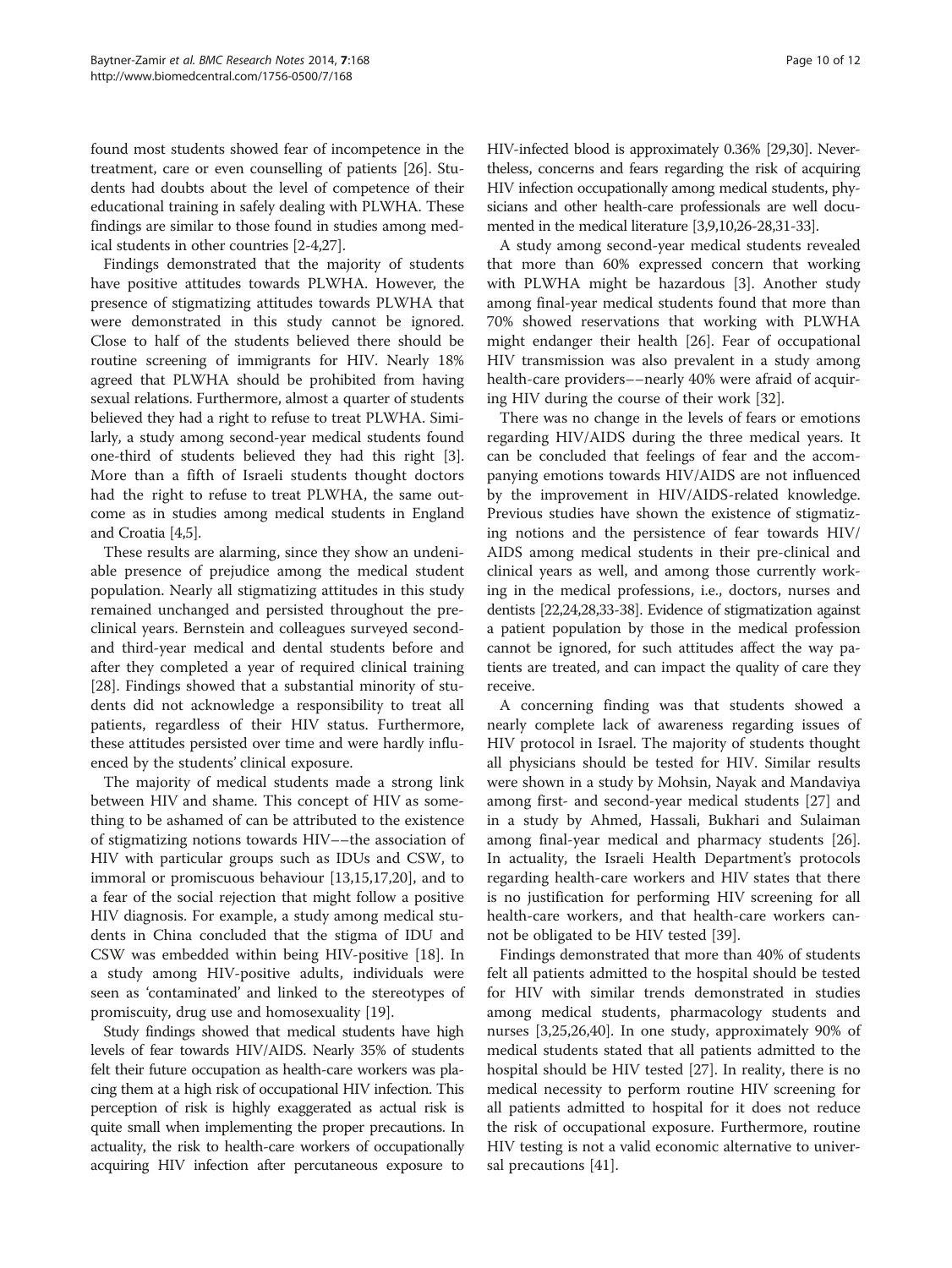<span id="page-10-0"></span>More than three quarters of medical students believed they had the right to inform the sexual partner of an HIV-positive patient against that patient's wishes. An even larger percentage of students thought they had a right to disclose this information to other medical staff. Mohsin and colleagues found that 77% of first- and second-year medical students would inform the spouse of PLWHA, even if forbidden to do so by the patient [[27\]](#page-11-0). In another study, more than 50% of medical students stated they would warn other medical staff about a patient with HIV, even if the patient disagreed [\[5](#page-11-0)]. This belief is contradictory to Israeli law regarding medical confidentiality (The Patients' Rights Law, 1996), which states that physicians and other health-care workers have to keep all patient information confidential. They can only give this information to another party if the patient consents or if an ethics committee approves. The same law states that health-care workers can provide confidential medical information to medical colleagues only when these colleagues are scheduled to render medical treatment to the patient.

Knowledge regarding patient confidentiality and HIV/ AIDS health protocols in Israel is highly important for all those who work in the medical system. It is crucial that this information be taught and discussed at length throughout medical school so that students, whether starting their clinical studies or beginning their work as interns and residents, are well prepared, and know their rights and their duties.

#### Study limitations

One known limitation of a self-administered questionnaire is that respondents may provide the answers they believe to be the most suitable and desirable by the researchers, and not necessarily coming from their own conviction. During the distribution of the questionnaires to participants, the researcher attempted to minimise this limitation by declining to answer questions or respond to enquiries regarding the different questionnaire items.

## Conclusion

Pre-clinical medical students in Israel today still have gaps in their knowledge regarding the subject of HIV/AIDS, especially when concerning transmission via breast milk and the possibility of preventing HIV infection after exposure to the virus. Although the results of this study demonstrated an overall improvement in knowledge among students as they progressed through their pre-clinical studies, the reality is that HIV/AIDS knowledge is not sufficiently comprehensive among students prior to starting their clinical years. This study proves the existence of stigmatizing notions and fear among medical students towards PLWHA. Furthermore, the majority of medical students associated HIV with shame and expressed views and attitudes that were contrary to medical protocol and confidentiality.

The most alarming finding was that, unlike the improvement in knowledge throughout medical school, there was little change in the medical students' attitudes towards HIV/AIDS. This finding emphasises the discrepancy between knowledge of HIV/AIDS and attitudes toward HIV/AIDS, and should focus the attention of the medical schools in Israel so they can act to improve future doctor-patient relationships. Doctors today need to possess sufficient knowledge of HIV/AIDS and have a non-judgmental attitude toward PLWHA so that these patients receive the optimal medical care they deserve without the influence of fear and stigma.

The results of this study show the importance and necessity of medical courses that deal with the subject of HIV/AIDS, focusing not just on furthering HIV knowledge but also on dealing with stigma, anxiety and misperceptions about HIV/AIDS and PLWHA. In addition, it is extremely important to conduct these courses before the students start their clinical studies so that correct and sufficient knowledge and attitudes, which are required when dealing with patients, are already well embedded in the students' minds by that time.

### Additional file

[Additional file 1:](http://www.biomedcentral.com/content/supplementary/1756-0500-7-168-S1.pdf) A Questionnaire of Attitudes Among Pre-Clinical Medical Students, the questionnaire used in this study.

#### Competing interests

The authors declare that they have no competing interests.

#### Authors' contributions

RBZ conceived of the study, participated in its design and coordination, conducted the acquisition, input and collection of data and the interpretation of data, and drafted the manuscript. ML participated in the design and coordination of the study, participated in the interpretation of data and helped draft and revise the manuscript. DH participated in the design of the study, validated the questionnaire, performed the statistical analysis and revised the manuscript. All authors read and approved the final manuscript.

#### Acknowledgments

This paper was completed in partial fulfilment of the requirements for the degree of Doctor of Medicine from The Technion – Israel Institute of Technology, Faculty of Medicine in Haifa.

We thank the medical students who participated in the study and the universities: The Technion – Israel Institute of Technology, Tel Aviv University, The Hebrew University of Jerusalem and Ben-Gurion University of the Negev.

#### Author details

1 Faculty of Medicine, The Technion – Israel Institute of Technology, Haifa, Israel. <sup>2</sup> Autoimmune Disease Unit, Rambam Medical Center, Faculty of Medicine, The Technion – Israel Institute of Technology, Haifa, Israel. Department of Family Medicine, Sharon-Shomron District, Clalit Health Services; Sackler Faculty of Medicine, Tel Aviv University, Ramat Aviv, Israel.

#### Received: 8 October 2013 Accepted: 17 March 2014 Published: 20 March 2014